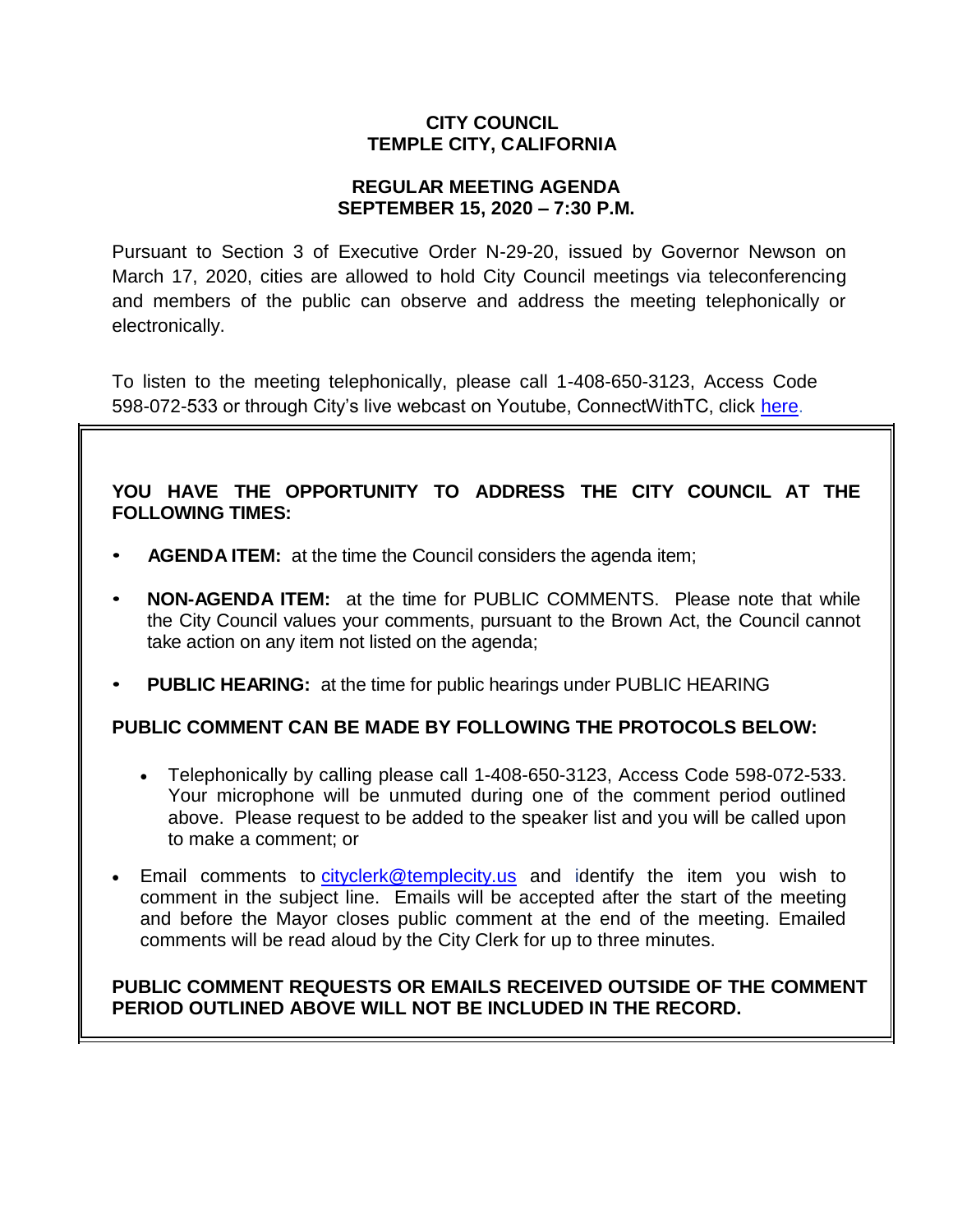City Council Agenda September 15, 2020 Page 2 of 7

- **1. CALL TO ORDER**  Mayor Chavez
- **2. ROLL CALL**  Councilmember Man, Sternquist, Vizcarra, Yu, Chavez

### **3. INVOCATION**

**4. PLEDGE OF ALLEGIANCE**

### **5. CEREMONIAL MATTERS – PRESENTATIONS**

### **6. PUBLIC COMMENTS ON ITEMS NOT LISTED ON THE AGENDA**

The City Council will now hear public comments regarding items **not listed** on the agenda. The procedure to address the City Council is highlighted on the first page of this agenda. This section is limited to 30 minutes total.

#### **7. CONSENT CALENDAR**

All Consent Calendar items may be approved in a single motion as recommended unless removed for further discussion. If members of the City Council or persons in the audience wish to discuss any matters listed on the Consent Calendar, please address them at this time.

Recommendation: Approve Items A through G per recommendations.

#### A. APPROVAL OF MINUTES

The City Council is requested to review and approve:

- 1. Minutes of the Special [City Council Meeting of](https://ca-templecity.civicplus.com/DocumentCenter/View/15076/7A1_CCM---2020-09-01-Special) September 1, 2020; and
- 2. [Minutes of the Regular City Council Meeting of September 1, 2020.](https://ca-templecity.civicplus.com/DocumentCenter/View/15066/7A2_CCM---2020-09-01)

Recommendation: Approve.

## B. PARKS AND RECREATION [COMMISSION MEETING ACTIONS](https://ca-templecity.civicplus.com/DocumentCenter/View/15067/7B_PRC-Regular-Meeting-Actions_-2020-08-19)

The City Council is requested to receive and file actions of the Regular Parks and Recreation Commission Meeting of August 19, 2020.

Recommendation: Receive and file update.

## C. [LEAGUE OF CALIFORNIA CITIES ANNUAL CONFERENCE RESOLUTIONS](https://ca-templecity.civicplus.com/DocumentCenter/View/15068/7C_Annual-League-of-California-Cities-Conference-Resolutions)

The City Council is requested to receive and file the League of California Cities annual resolutions and approve the voting delegate and voting alternate to use their discretion to vote on the proposed resolutions during the League's Annual Business Meeting.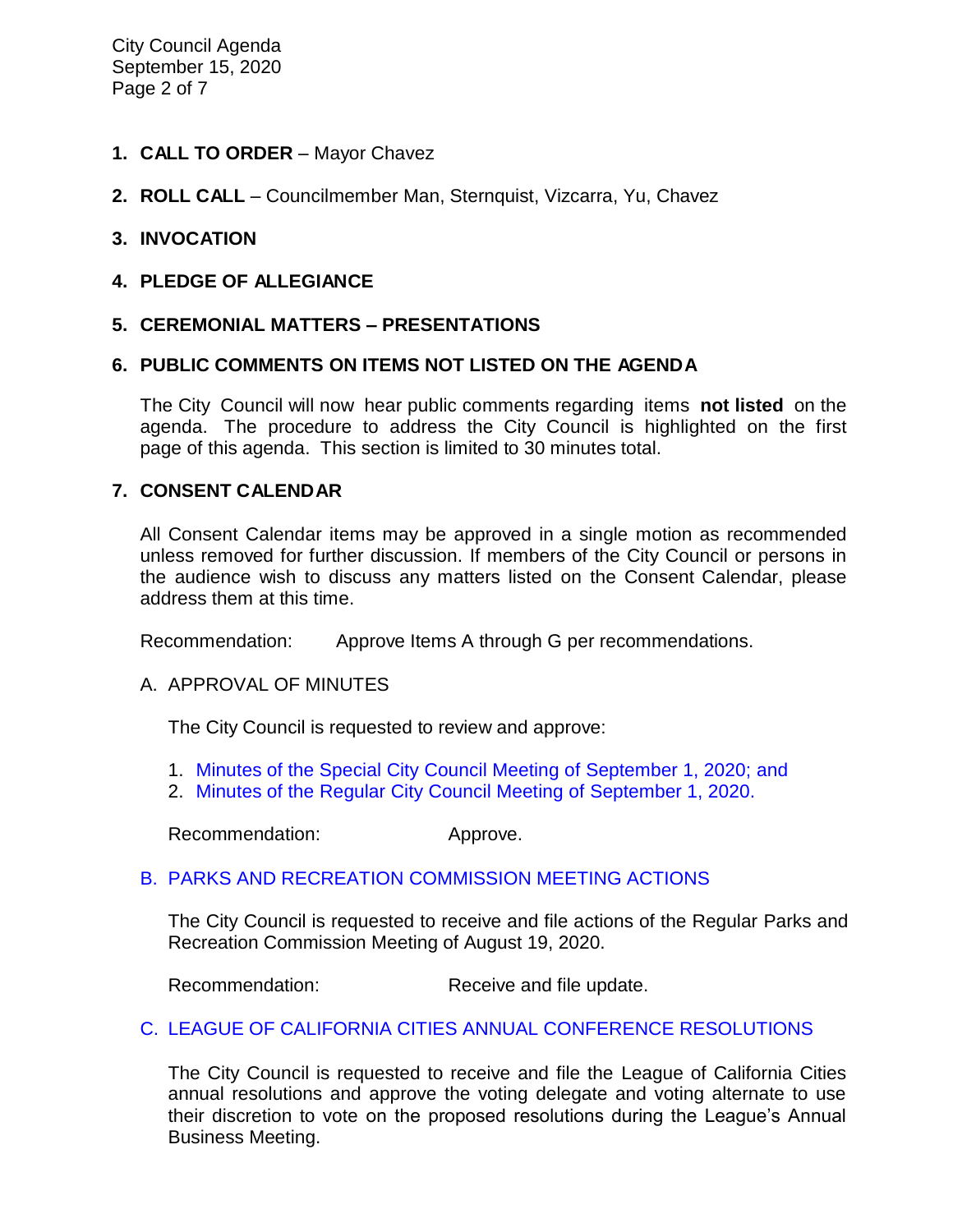Recommendation: Receive and file the League of California Cities

annual resolution and approve the voting delegate and voting alternate to use their discretion to vote on the proposed resolutions.

# D. [TEMPLE CITY CHAMBER OF COMMERCE](https://ca-templecity.civicplus.com/DocumentCenter/View/15069/7D_Temple-City-Chamber-of-Commerce)

The City Council is requested to approve the Chamber of Commerce's annual agreement considering the pandemic's new normal of virtual services, touchless collateral pieces and the Chamber's role within the COVID-19 economic recovery plan.

Recommendation:

- 1. Approve a six month, \$31,250 professional services agreement with the Temple City Chamber of Commerce for business promotion and public information services; and
- 2. Authorize the City Manager to execute the agreement.

## E. [CO-SPONSORSHIP OF THE VIRTUAL CEREMONY FOR THE 2020 RELAY FOR](https://ca-templecity.civicplus.com/DocumentCenter/View/15079/08-7E-Relay-for-Life-Co-Sponsorship)  [LIFE OF TEMPLE CITY](https://ca-templecity.civicplus.com/DocumentCenter/View/15079/08-7E-Relay-for-Life-Co-Sponsorship)

The City Council is requested to approve the co-sponsorship of the virtual ceremony for the 2020 Relay for Life of Temple City. This local fundraising event will help raise funds for prevention, advocacy and research efforts of the American Cancer Society.

Recommendation:

- 1. Approve a request from the American Cancer Society to co-sponsor a virtual ceremony for the 2020 Relay for Life of Temple City on October 3, 2020;
- 2. Appropriate funding in an amount not to exceed \$1,462.50 for virtual ceremony video services by Red 88 Media, a city contractor;
- 3. Assist with the advertising of Relay of Life via the electronic billboard on Rosemead Boulevard, the placement of promotional banners at the Temple City Park Veteran's Memorial, and event posting on the City's social media platforms and website; and
- 4. Allow volunteers to place purple ribbons and cancer survivor photographs along street trees on Las Tunas Drive from October 3-10, 2020.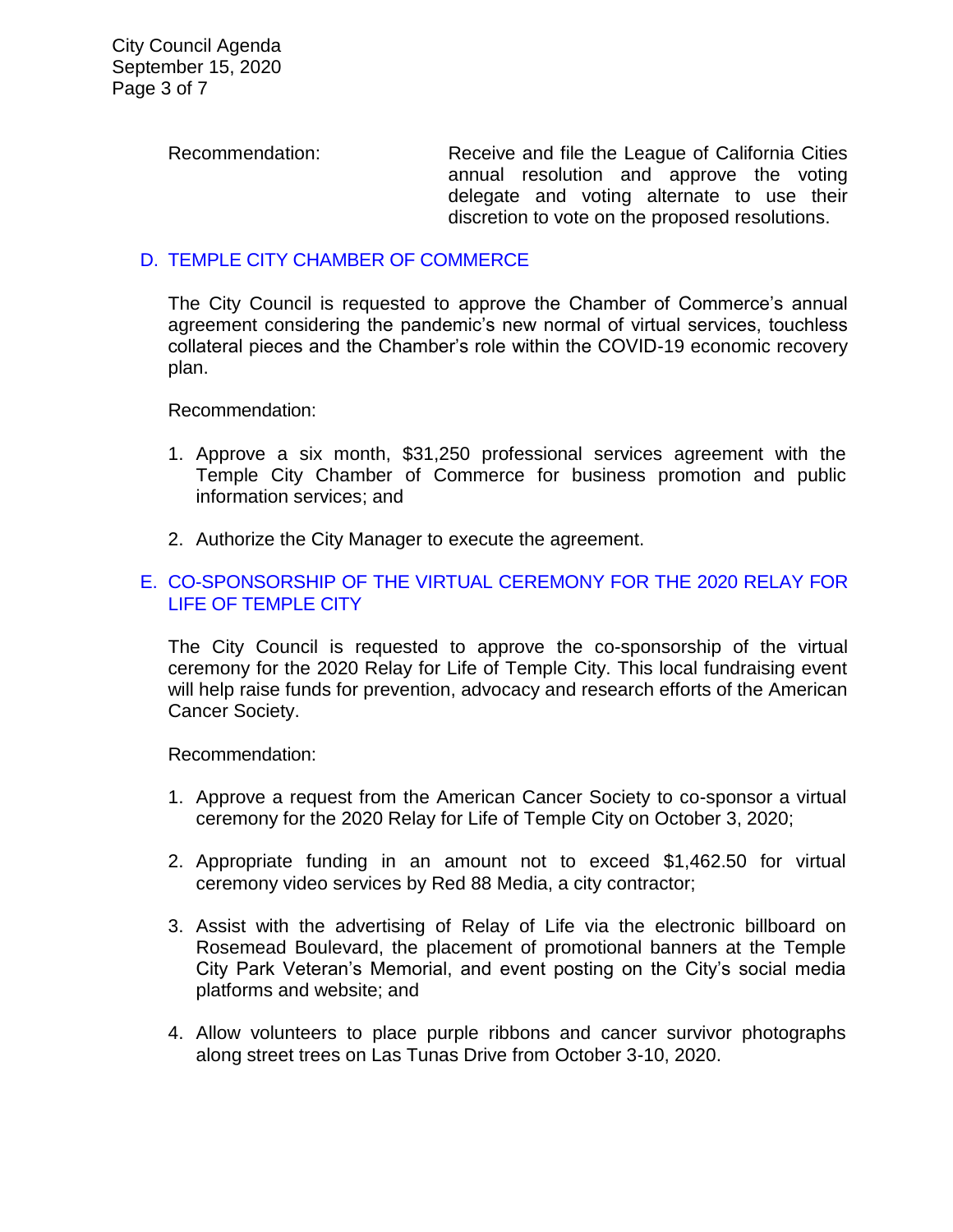## F. [VISA CARD REPORT](https://ca-templecity.civicplus.com/DocumentCenter/View/15070/7F_Visa-Card-Report)

The City Council is requested to receive and file the Visa Card Report.

Recommendation: Receive and file.

G. [ADOPTION OF RESOLUTION NO. 20-5491](https://ca-templecity.civicplus.com/DocumentCenter/View/15071/7G_CC-Warrant) APPROVING PAYMENT OF BILLS [FOR FISCAL YEAR 2020-21](https://ca-templecity.civicplus.com/DocumentCenter/View/15071/7G_CC-Warrant)

The City Council is requested to adopt Resolution No. 20-5491 authorizing the payment of bills. Recommendation: Adopt Resolution No. 20-5491.

### **8. PUBLIC HEARING** – None

#### **9. UNFINISHED BUSINESS**

## A. [OVERVIEW OF TEMPORARY EMERGENCY ACTION RELATED TO](https://ca-templecity.civicplus.com/DocumentCenter/View/15072/9A_COVID-19-Admin-Leave)  [CONTINUITY OF CITY SERVICES AND PERSONNEL AND REQUEST FOR](https://ca-templecity.civicplus.com/DocumentCenter/View/15072/9A_COVID-19-Admin-Leave)  **[DIRECTION](https://ca-templecity.civicplus.com/DocumentCenter/View/15072/9A_COVID-19-Admin-Leave)**

Before the expiration date of September 30, 2020, the City Manager is seeking direction from the Council regarding those members of staff who fall into the category of receiving paid administrative leave.

Presenter: Administrative Services Director

Recommendation: Provide direction as to how the City Manager, as the Director of Emergency Services, is to proceed regarding certain personnel status for City staff and the budgetary consideration associated with such status in the time period after the emergency authority expires on September 30, 2020.

## **10. NEW BUSINESS**

A. [FISCAL YEAR 2019-20 FOURTH QUARTER PRELIMINARY BUDGET REVIEW,](https://ca-templecity.civicplus.com/DocumentCenter/View/15073/10A_4th-Qtr-Preliminary-Financial-Update)  [TREASURER'S REPORT, REVENUE, EXPENDITURE AND CAPITAL](https://ca-templecity.civicplus.com/DocumentCenter/View/15073/10A_4th-Qtr-Preliminary-Financial-Update)  [PROJECT SUMMARY REPORTS AND BUDGET AMENDMENTS](https://ca-templecity.civicplus.com/DocumentCenter/View/15073/10A_4th-Qtr-Preliminary-Financial-Update)

The Fiscal Year 2019-20 Fourth Quarter Budget review process will provide the City Council an opportunity to review and adjust original revenue projects and budgeted appropriations based on 12 months of actual activity.

Presenter: Administrative Services Director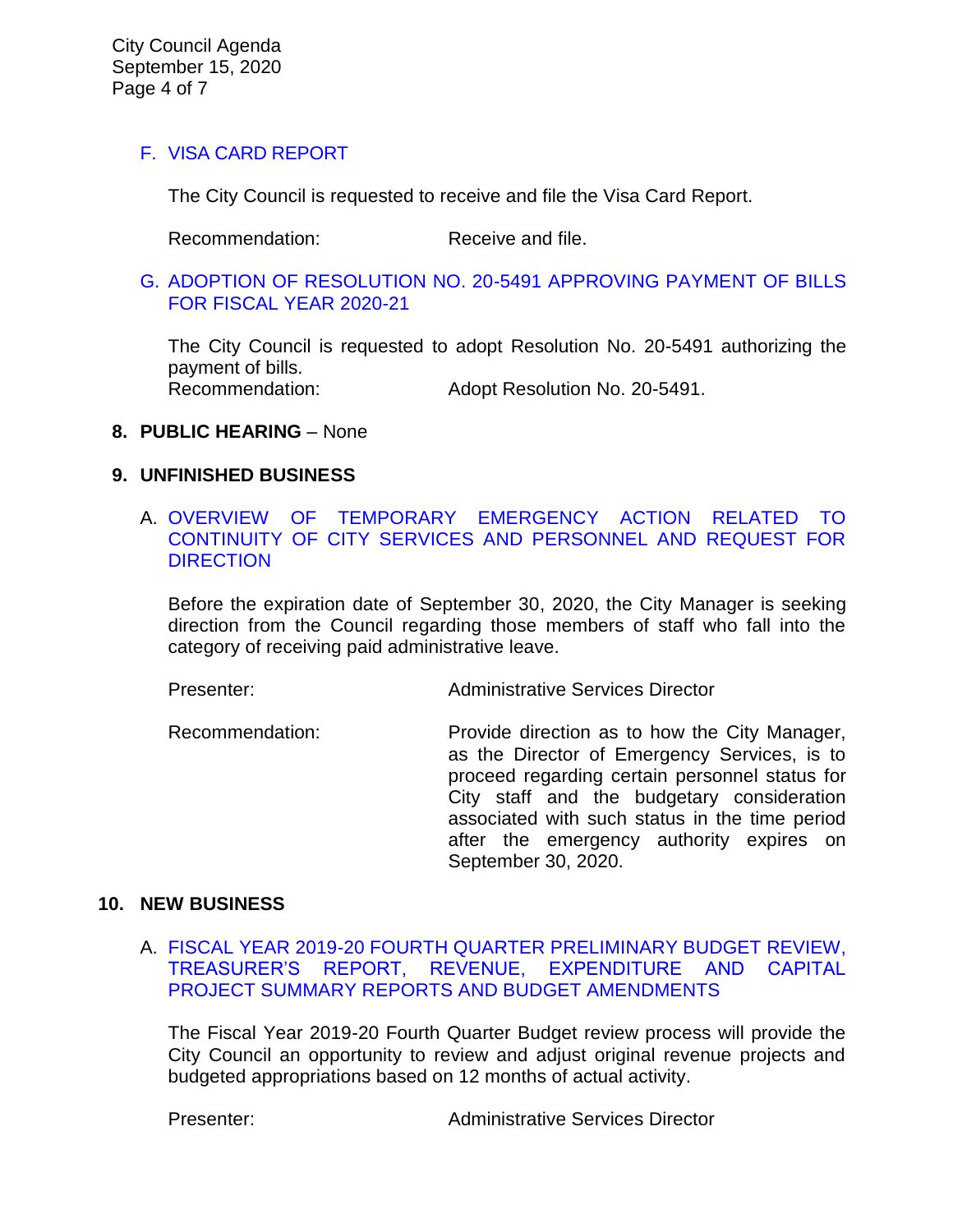Recommendation:

- 1. Receive the Fiscal Year 2019-20 Fourth Quarter Budget Review and related reports; and
- 2. Approve and authorize staff to revise revenue estimates as indicated in Attachment "A" of the staff report.

## B. [TEMPORARY OUTDOOR BUSINESS REQUESTS](https://ca-templecity.civicplus.com/DocumentCenter/View/15074/10B_Temporary-Outdoor-Business-Requests)

The City Council is requested to provide direction to staff on the process of reviewing and approving temporary outdoor dining requests.

Presenter: **Interim Community Development Director** 

Recommendation: Provide input and concur with staff's recommendation for using the Zoning Clearance process related to temporary outdoor businesses and waive the related processing fees.

### C. [INTRODUCTION AND FIRST READING OF ORDINANCE NO. 20-1047,](https://ca-templecity.civicplus.com/DocumentCenter/View/15080/14-10C-Series-A-Ordinance-Amendment)  [SERIES A CODE AMENDMENTS OF TITLE 9 \(ZONING REGULATIONS,](https://ca-templecity.civicplus.com/DocumentCenter/View/15080/14-10C-Series-A-Ordinance-Amendment)  [CHAPTER 1 \(ZONING CODE\)](https://ca-templecity.civicplus.com/DocumentCenter/View/15080/14-10C-Series-A-Ordinance-Amendment)

In January of 2020, staff began administering the new Title 9 (Zoning Regulations) of the Temple City Municipal Code. Over the next few months, staff identified several definitions and sections that contain ambiguities, omissions, or reference errors.

Presenter: **Interim Community Development Director** 

Recommendation:

- 1. Introduce for first reading by title only and waive further reading of Ordinance No. 20-1047, Series A Code Amendments of Title 9 (Zoning Regulations), Chapter 1 (Zoning Code); and
- 2. Schedule the second reading of Ordinance No. 20-1047 for October 6, 2020.

# **11. UPDATE FROM CITY MANAGER**

## **12. UPDATE FROM CITY ATTORNEY**

**13. COUNCIL REPORTS REGARDING AD HOC OR STANDING COMMITTEE**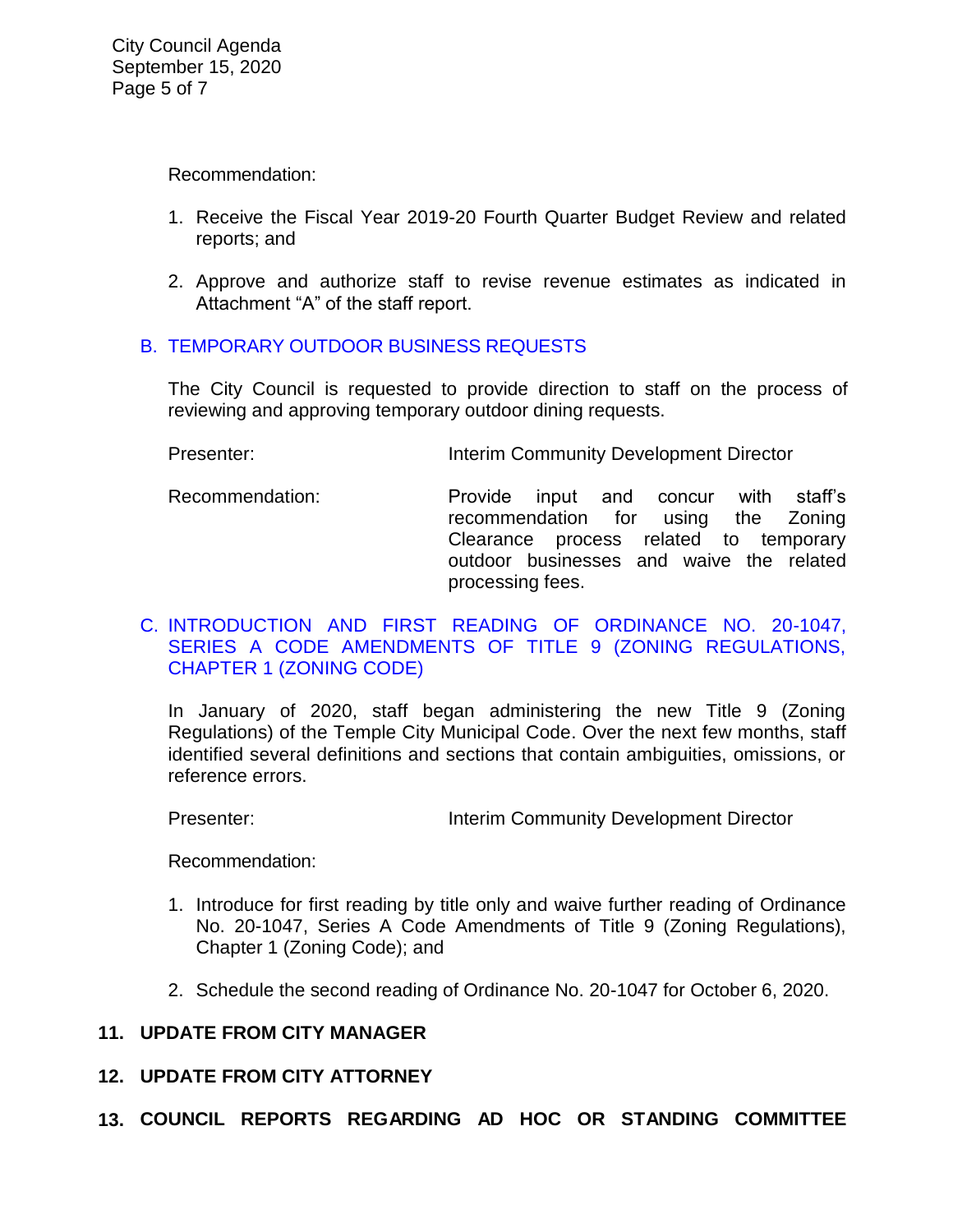## **MEETINGS**

- A. SCHOOL DISTRICT/CITY STANDING COMMITTEE (Councilmember Man and Mayor Chavez) – Formed 1/3/2012
- B. LAS TUNAS DOWNTOWN REVITALIZATION STANDING COMMITTEE (Mayor Chavez and Mayor Pro Tem Yu) – Formed 2/18/2014
- C. FUTURE DEVELOPMENT OF CITY PROPERTIES STANDING COMMITTEE (Mayor Pro Tem Yu and Councilmember Man) – Formed 2/18/2014
- D. AUDIT STANDING COMMITTEE (Mayor Chavez and Mayor Pro Tem Yu) – Formed 7/15/2014
- E. FACILITIES, PUBLIC WORKS, AND INFRASTRUCTURE STANDING **COMMITTEE** (Mayor Pro Tem Yu and Councilmember Man) – Formed 4/4/2017
- F. PRIMROSE PARK ART ELEMENT AD HOC (Councilmember Vizcarra and Mayor Pro Tem Yu) – Formed 5/19/20

## **14. COUNCIL ITEMS SEPARATE FROM THE CITY MANAGER'S REGULAR AGENDA**

- A. COUNCILMEMBER VIZCARRA
- B. COUNCILMEMBER MAN
- C. COUNCILMEMBER STERNQUIST
- D. MAYOR PRO TEM YU
- E. MAYOR CHAVEZ

# **15. ADDITIONAL PUBLIC COMMENTS ON ITEMS NOT LISTED ON THE AGENDA**

The City Council will now hear additional public comments regarding items not listed on the agenda. The procedure to address the City Council is highlighted on the first page of this agenda.

## **16. ADJOURNMENT**

CITY COUNCIL 7:30 P.M. OCTOBER 6, 2020 PLANNING COMMISSION 7:30 P.M. TBD PARKS & RECREATION COMMISSION 7:30 P.M. TBD TRANSPORTATION AND PUBLIC SAFETY 7:30 P.M. TBD